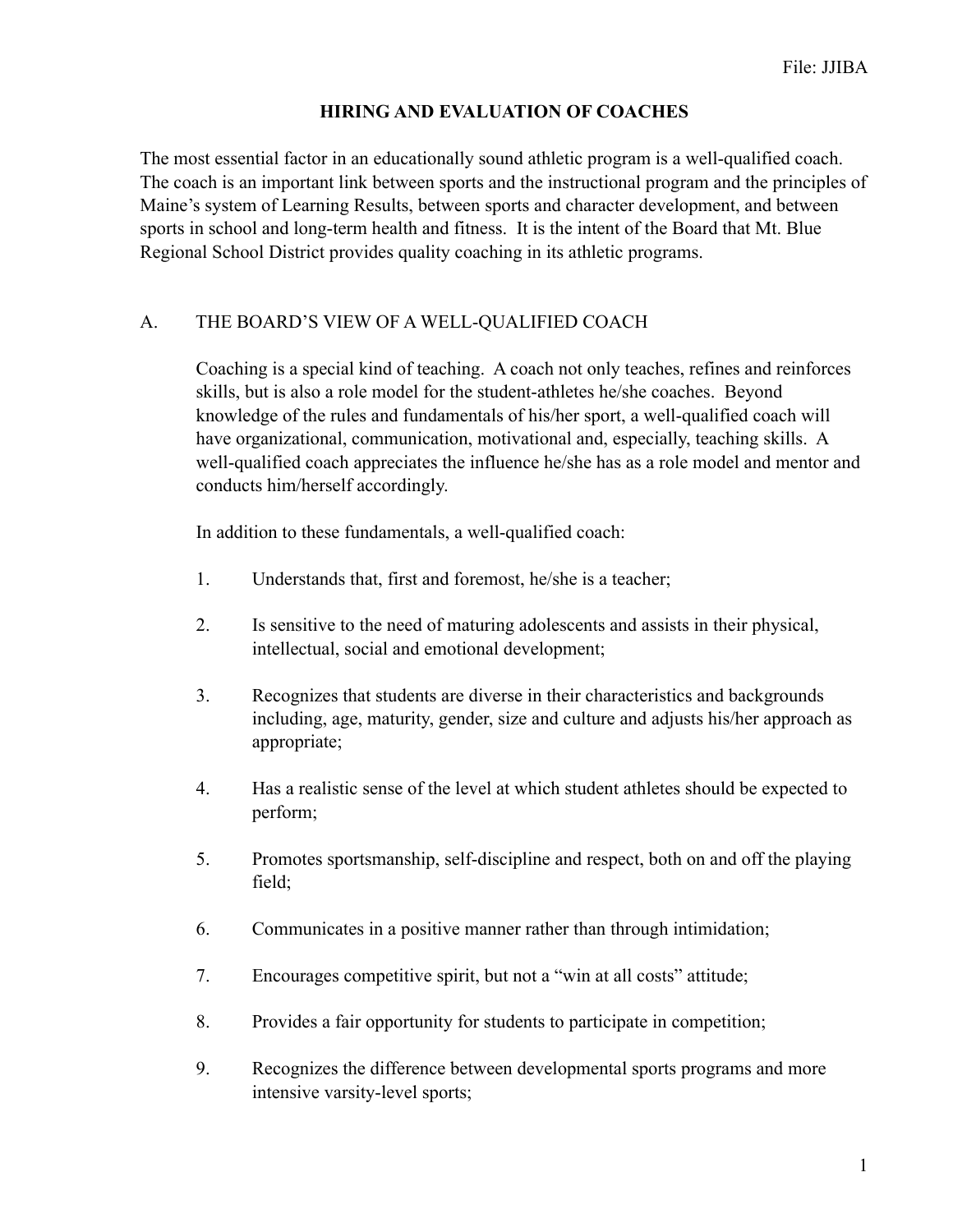- 10. Encourages student athletes to explore various athletic activities, both interscholastic and intramural, rather than to specialize in a single sport at an early age;
- 11. Recognizes the need for balance in the lives of student athletes, including academic, family and social needs; and
- 12. Adheres to the same standards of conduct with respect to students as classroom teachers are expected to do.

## B. COACHING JOB DESCRIPTIONS

The Superintendent in consultation with the Athletic Director will be responsible for developing job descriptions for coaches and others on the athletic staff (e.g., assistant coachers, trainers) that are consistent with the Board's view of coaching. Job descriptions will be approved by the Board.

## C. HIRING AND ASSIGNMENT OF COACHES

It is the intent of Mt. Blue Regional School District to hire well-qualified coaches for all of its athletic programs. Because of the relationship between teaching and coaching, it will be Mt. Blue Regional School District's practice to secure coaches, to the extent practicable, from its teaching staff. If it is necessary to secure individuals from outside the teaching staff, the Athletic Director shall recommend to the Superintendent only those persons deemed to have sufficient knowledge and experience to teach the fundamentals and rules of the sport, experience in working or volunteering with adolescents, and current training in sports first aid and cardio-pulmonary resuscitation (CPR).

All persons hired as coaches or assistant coaches must have successfully completed, or within two months successfully complete, the UMO/MCSC Maine Coaching Eligibility Course or its equivalent and appropriate first aid and CPR training. In addition, all persons hired as high school coaches in activities governed by the Maine Principals' Association must meet all coaches eligibility requirements established by the MPA.

All persons hired as coaches for activities governed by the Maine Principals Association (MPA) must agree to follow the MPA Code of Ethics, Board policies, school unit and Athletic Department administrative regulations.

Consistent with the Board's policies on hiring and nondiscrimination/equal opportunity/ affirmative action, the Superintendent in consultation with the Athletic Director will be responsible for developing and implementing procedures for recruiting, selecting, recommending and assigning coaches. No applicant will be hired as a coach or assistant coach without Maine Department of Education's approval, including fingerprinting and criminal background check requirements.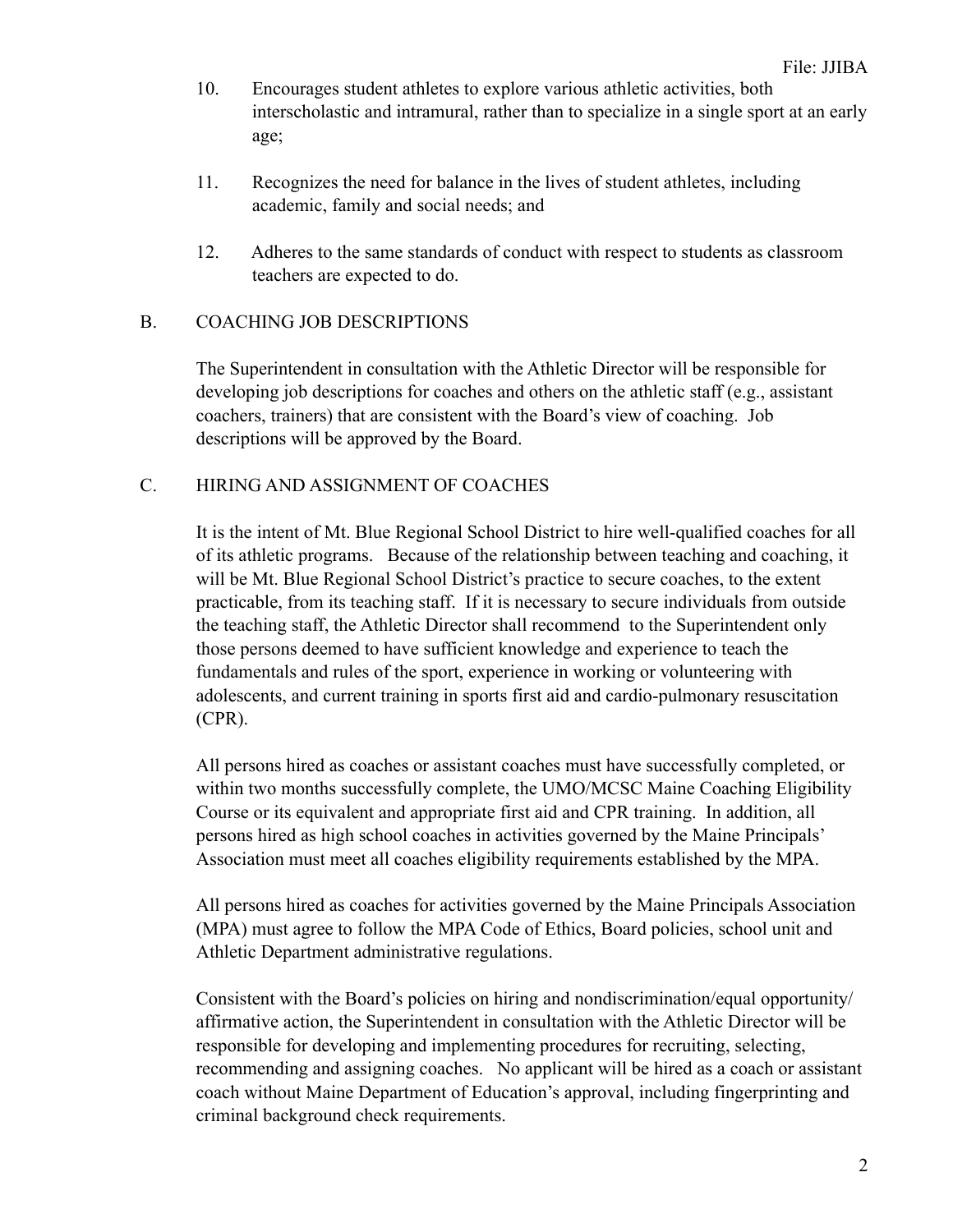Hiring of coaches shall be on an annual or seasonal basis, with no expectation of continued employment in a coaching position.

Coaches may be disciplined or terminated in accordance with Board policies or administrative regulations.